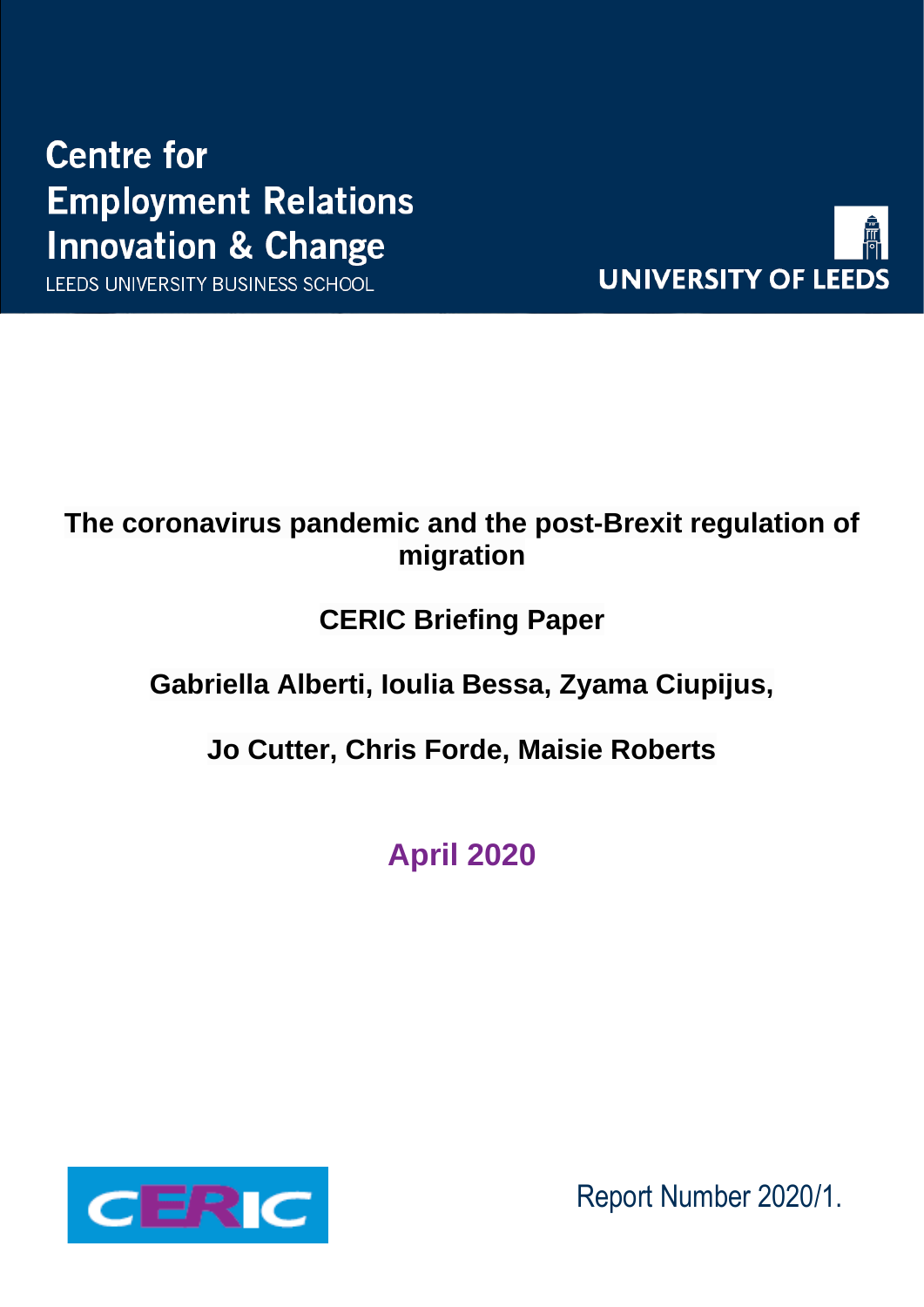Centre for Employment Relations Change and Innovation Leeds University Business School <https://business.leeds.ac.uk/research-ceric/doc/about-us-4>

Corresponding author and Contact: Dr Gabriella Alberti [g.alberti@leeds.ac.uk](mailto:g.alberti@leeds.ac.uk)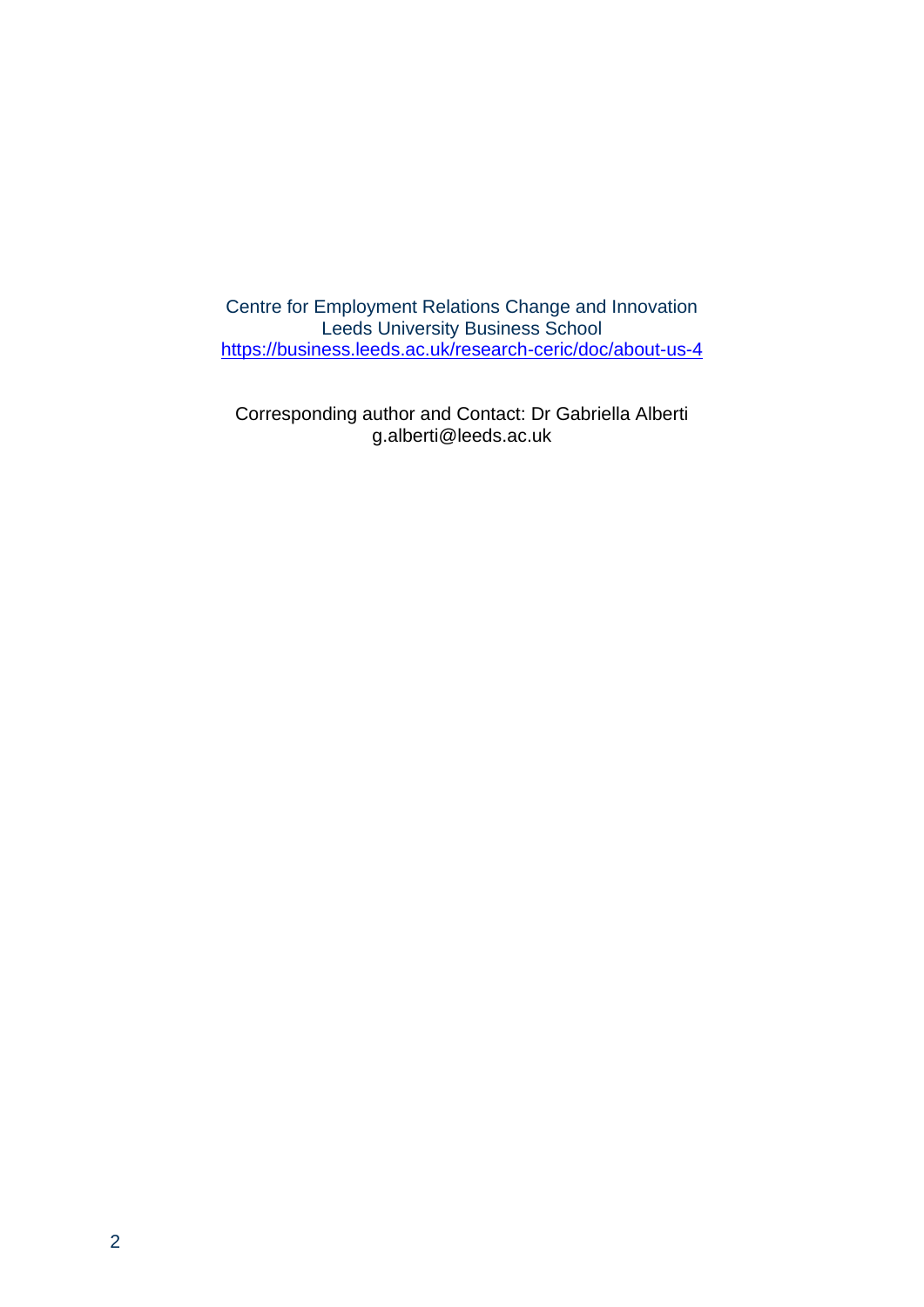# **Contents**

| The new landscape of migration regulation in the UK and the fault |
|-------------------------------------------------------------------|
| The vexed questions of salary thresholds and the shortage         |
| Shifting perceptions of jobs with high public value? 12           |
| Transnational labour mobility on the front line of the COVID-19   |
|                                                                   |
|                                                                   |
|                                                                   |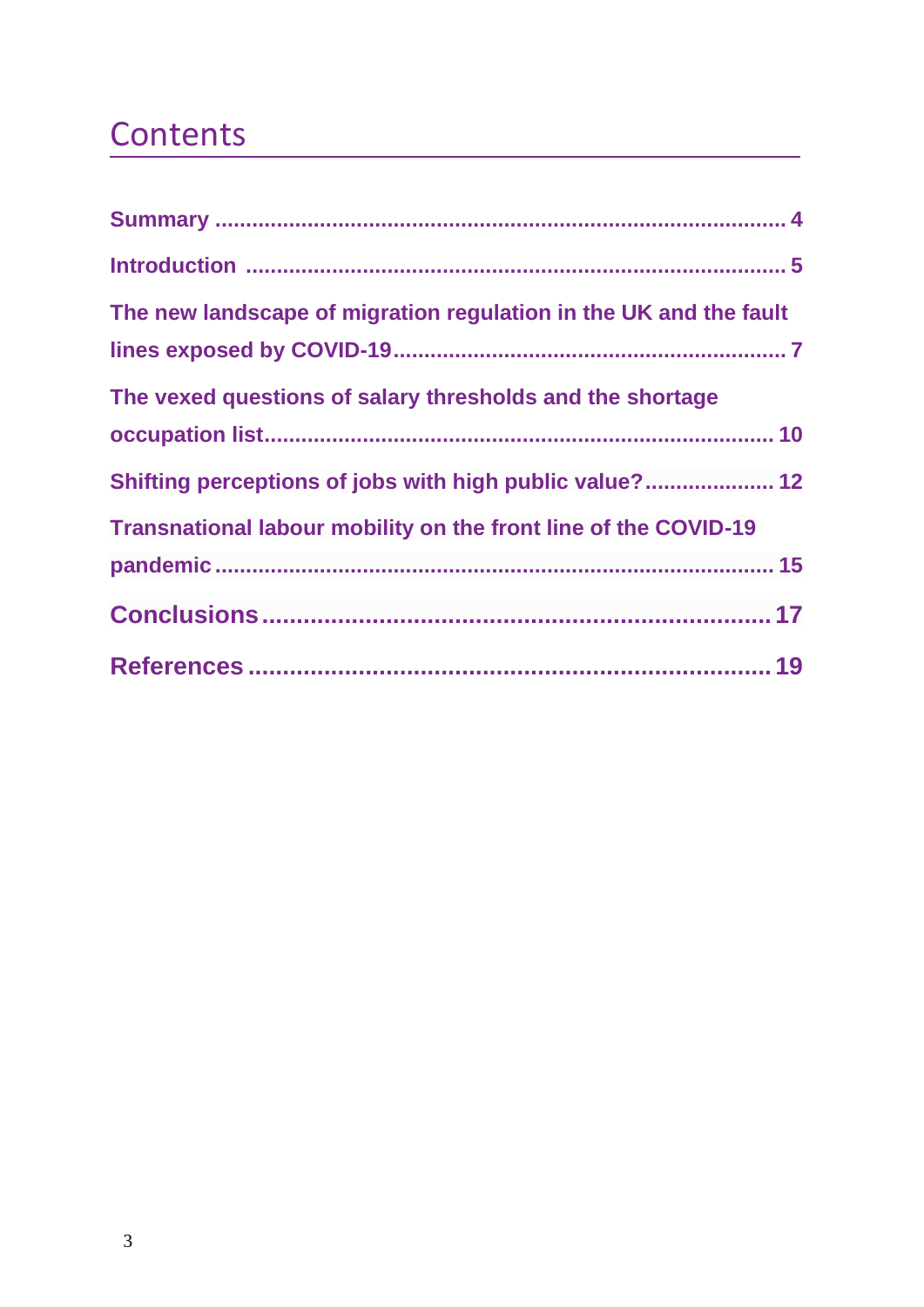#### **Summary**

The COVID-19 pandemic is having profound effects on work and employment across the world. The pandemic has led to emergency measures restricting travel, with more than 200 countries implementing coronavirus-related restrictions on border entries, and with 93 per cent of the world's population living in countries where such restrictions have been imposed. In the UK, the pandemic has brought into even sharper relief the crisis of labour mobility that was triggered by the UK Exit from the European Union. A new post-Brexit points-based system of migration has been proposed by the government, which will have significant impacts on migration flows, and on those groups of migrants who will be able to work in the UK.

This briefing looks in more detail at the proposed post-Brexit immigration regime in the UK. It highlights the contradictions between the restrictions on free movement in the proposals, and employers' labour needs in particular sectors. The briefing highlights how these contradictions have been amplified by the coronavirus pandemic. The briefing looks in detail at the points-based system, considering the proposals around qualifications, shortage occupations, post-Brexit salary thresholds, and possible exemptions. The briefing concludes with reflections on whether the coronavirus crisis will lead to a shift in perceptions about the value of particular jobs, and whether this will have any impact on regulation of migration in the post-Brexit era.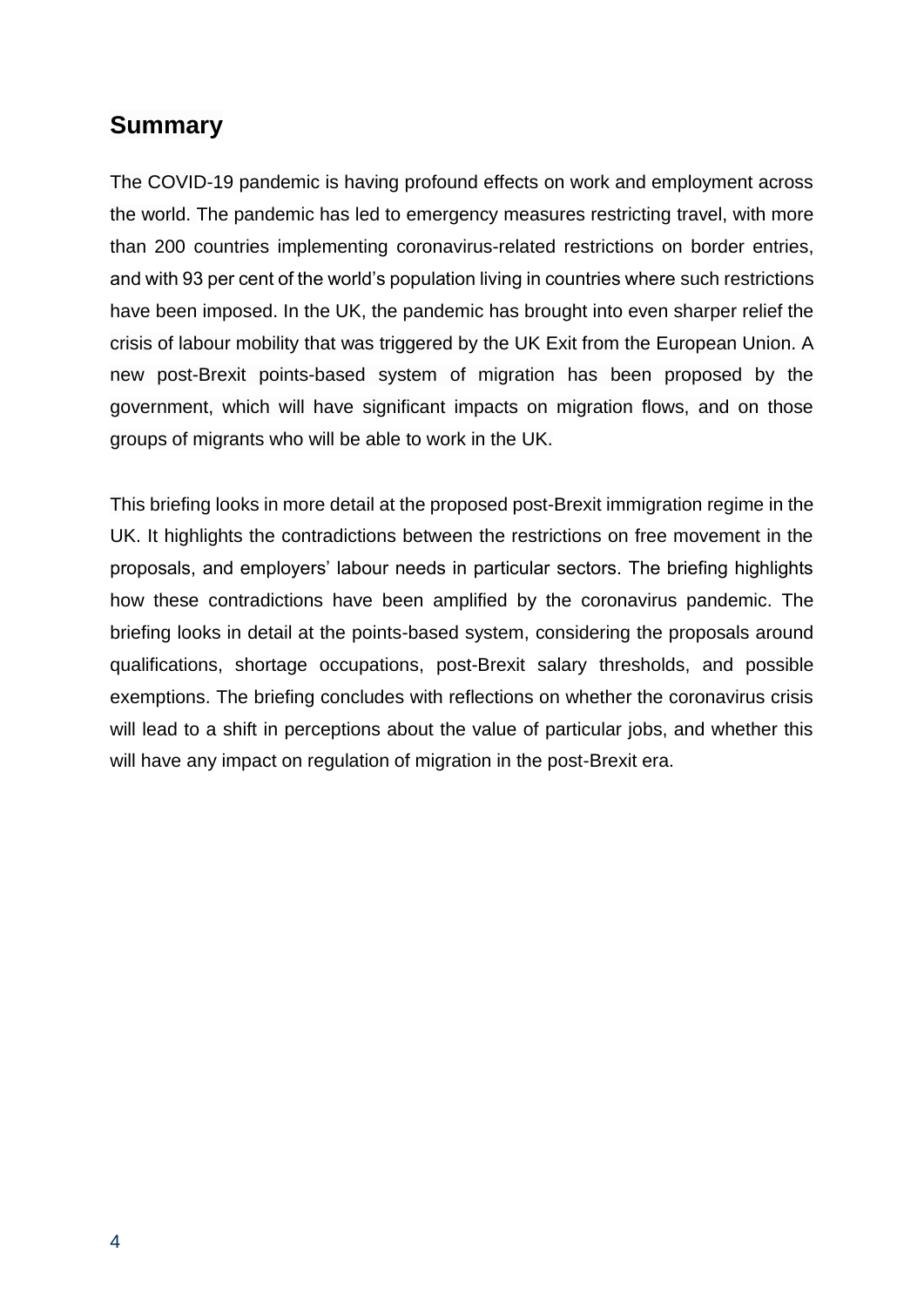#### **Introduction**

The COVID-19 pandemic is having profound effects on work and employment across the world. Data from the International Labour Organisation have shown that by the start of April 2020, 4 out of 5 workers, out of a total workforce of 3.3 billion globally, have had their workplaces partially or totally closed as a result of the coronavirus pandemic. Lockdowns and restrictions on daily life have led many firms to make staff redundant, or to lay them off temporarily.

The impact of coronavirus on global mobility and migration flows is also unprecedented in the post World-War II era. The pandemic has led to an urgent re-assessment of the regulation of migration, with more than 200 countries implementing coronavirus-related restrictions on border entries, and with 7.3 billion people (93 per cent of the world's population) living in countries where there are restrictions on travel (Shoichet, 2020). These restrictions include migration for economic reasons, and with movement within countries for work also being stopped or severely curtailed.

In the UK, the COVID-19 crisis has brought into even sharper relief the crisis of labour mobility that was triggered by the UK Exit from the European Union. It has raised crucial questions over whether UK government should seek to extend the transition period beyond December 31<sup>st</sup> 2020, with bodies including the International Monetary Fund calling for the UK to be flexible over the Brexit transition deadline in order to avoid inflicting a double pain for UK economy from the coronavirus crisis and Brexit (Islam, 2020).

Even more fundamentally the crisis has also brought into focus the importance of the role of the state in the management of international mobility. The coronavirus pandemic may present opportunities to re-think the ways governments intervene to regulate migration. The categorisation of some jobs as 'essential' by governments for example, has stimulated a broader debate about the value of particular occupations: which jobs are seen to be vital to protect public health and allow for the essential services needed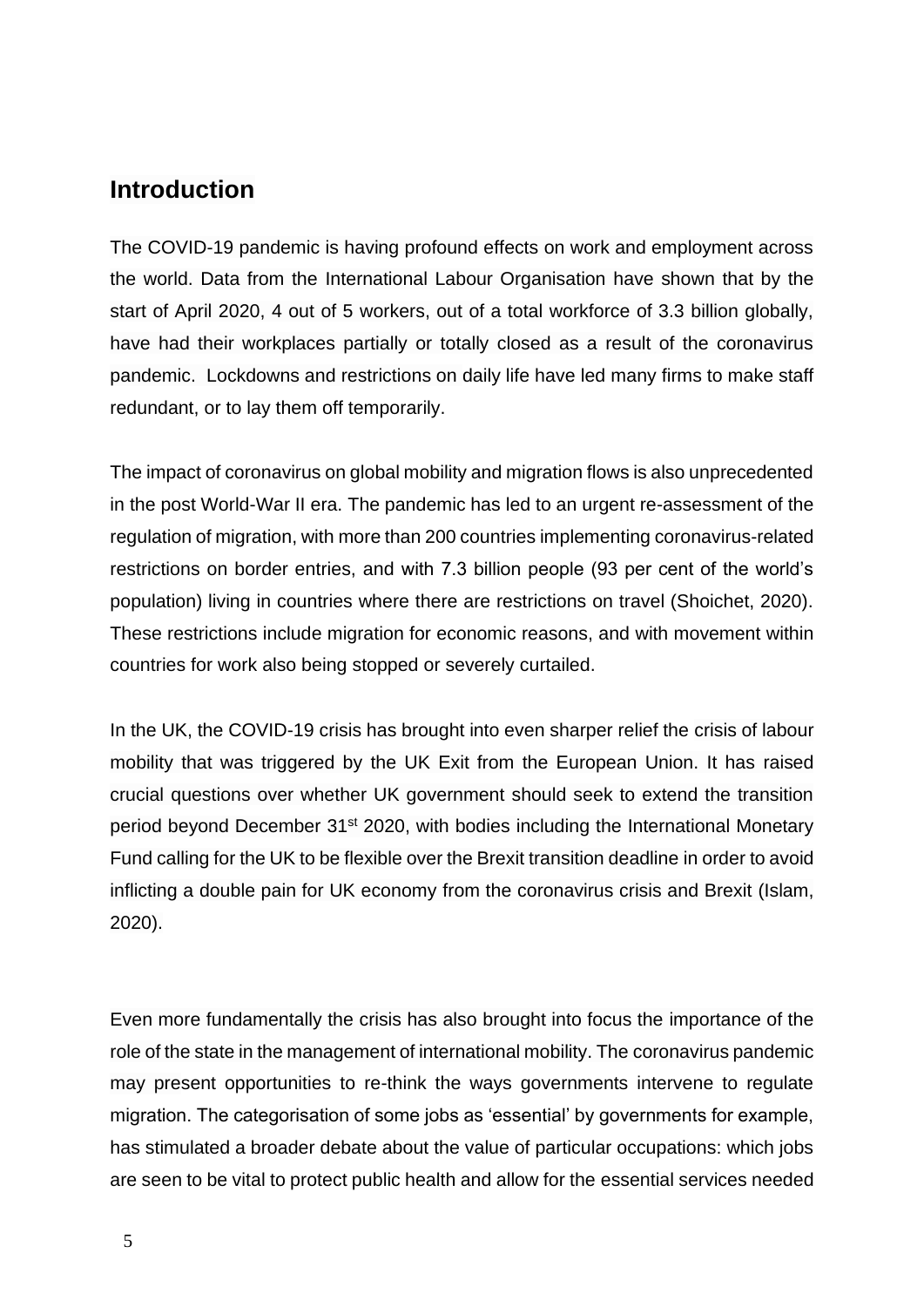in our communities at a time of crisis, how are these valued materially and what is the role of migrant workers in fulfilling these roles? In the UK, some of the jobs that are now defined as essential – for example, healthcare work, the provision of food and necessary goods, and transport (see Cabinet Office and Department for Education 2020) are among those considered to be of low-skill and value to the UK under the post-Brexit Points Based system. These are also the very jobs where migrant workers are over-represented and have long played a vital role.

At the Centre for Employment Relations Innovation and Change (CERIC) at Leeds University Business School, since the EU referendum in 2016, we have been researching what the end of free movement will look like under the new post-Brexit immigration system. We have examined the Government's evolving proposals for new immigration rules, as well as reports published by the government's Migration Advisory Committee (MAC). We have looked at commentaries and position papers by trade unions, employer bodies, migrant advisory support groups and other stakeholders, and have held our own stakeholder events to gather views on Brexit and migration. We have also analysed secondary data and looked within particular sectors to explore the likely effects of the new immigration regime in particular areas.

Critically, the MAC reports of the past 2 years include an in-depth, predominantly economic analysis of different sectors and occupations according to their economic and public value, and their relative reliance on EU and European Economic Area (EEA) migrant workers in particular, and migrants in general. The COVID-19 crisis merits an examination of sectors of high public value with new eyes.

In this briefing we begin by looking at the proposed post-Brexit immigration regime in the UK, highlighting the contradictions between the restrictions on free movement in the proposals, and employers' labour needs in particular sectors. We highlight how these contradictions have been amplified by the coronavirus pandemic. We then move on to consider the proposed Points-Based System of immigration in more detail and look at the ongoing debate over post-Brexit salary thresholds for migrants. We then look briefly at examples of the healthcare and agriculture sectors. We conclude by reflecting on whether the coronavirus crisis is likely to lead to a shift in perceptions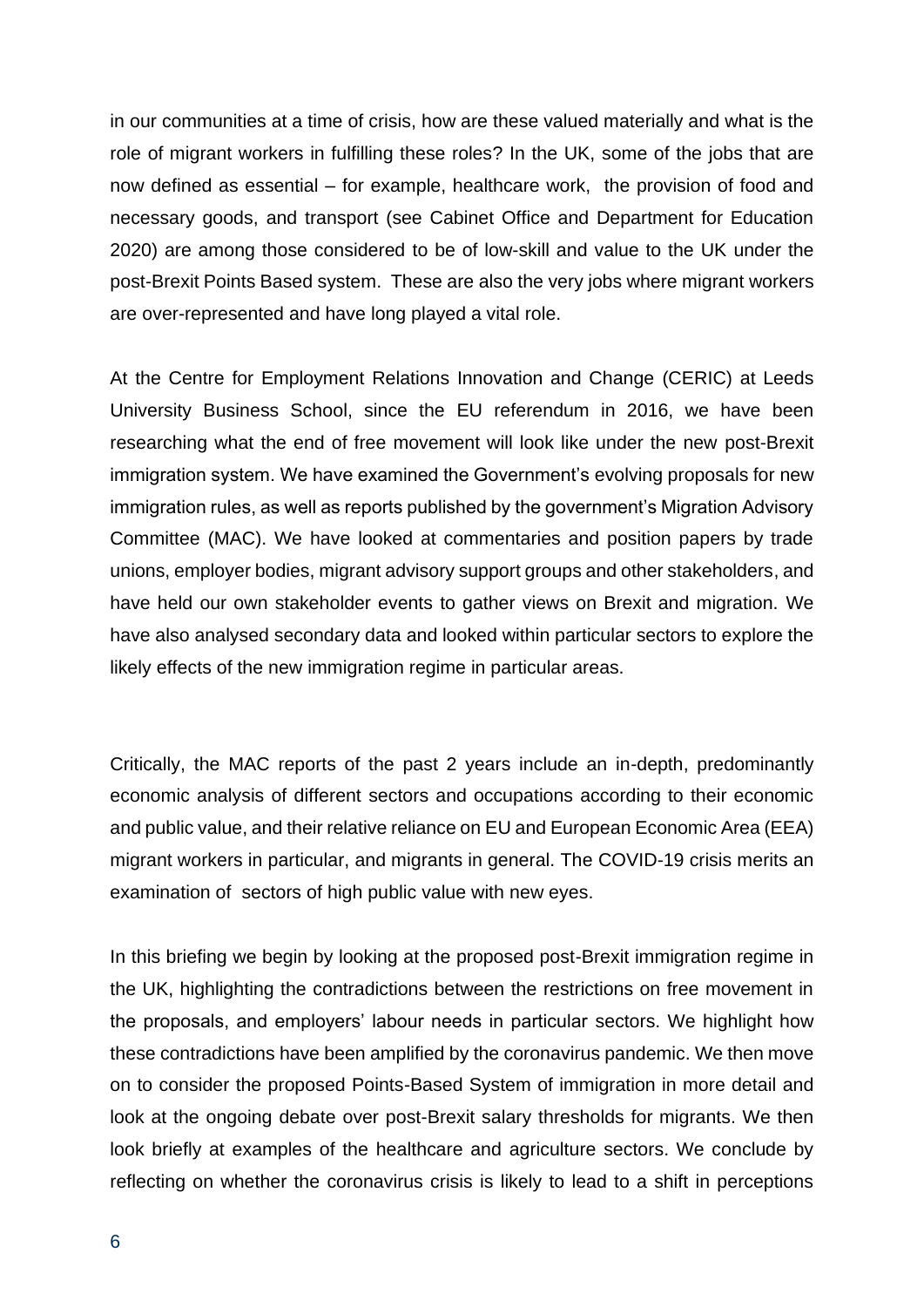about the value of particular jobs, and whether this may have any impact on regulation of migration in the post-Brexit era.

## **The new landscape of migration regulation in the UK and the fault lines exposed by COVID-19**

In April 2020, the UK Government published guidance (UK Visas and Immigration, 2020) on the implementation of the new Points-Based System for immigration. This points-based approach will replace the current 'Tier system', and will bring all categories of migrants, including EU nationals, under the same migration regime. The end of free movement rights for EU workers is planned for the 1<sup>st</sup> of January 2021, although the practical application of the new rules will not apply to EU nationals who are already based in the UK by 31 December 2020. This includes those who will be able to apply (together with their family members) to the EU Settlement Scheme until 30 June 2021<sup>1</sup>.

The most recent government data available (Sturge and Hawkins, 2020), indicate that by the end of March 2020, 3.4 million applications had been made to the EU Settlement Scheme. Nearly 3.15 million of these cases had been concluded (1.8 million have been given settled status and 1.3 million pre-settled status). Whilst this suggests that the scheme has been relatively successful in terms of registering EU citizens in the UK, there is likely to be significant double counting in these figures. Furthermore, it has also been stressed that the limited timescale of the scheme, and the numbers of EU citizens in the UK would result in some of those eligible missing the registration deadline (Migration Observatory, 2020; O'Carroll, 2020).Moreover, according to an interview our research team conducted with the head of a social enterprise involved in helping EU migrants to register with the scheme, the process of applications has been especially

 $1$  Until the same date, employers are expected to accept the passport or ID cards of the EU national as a proof of their right to work in the UK.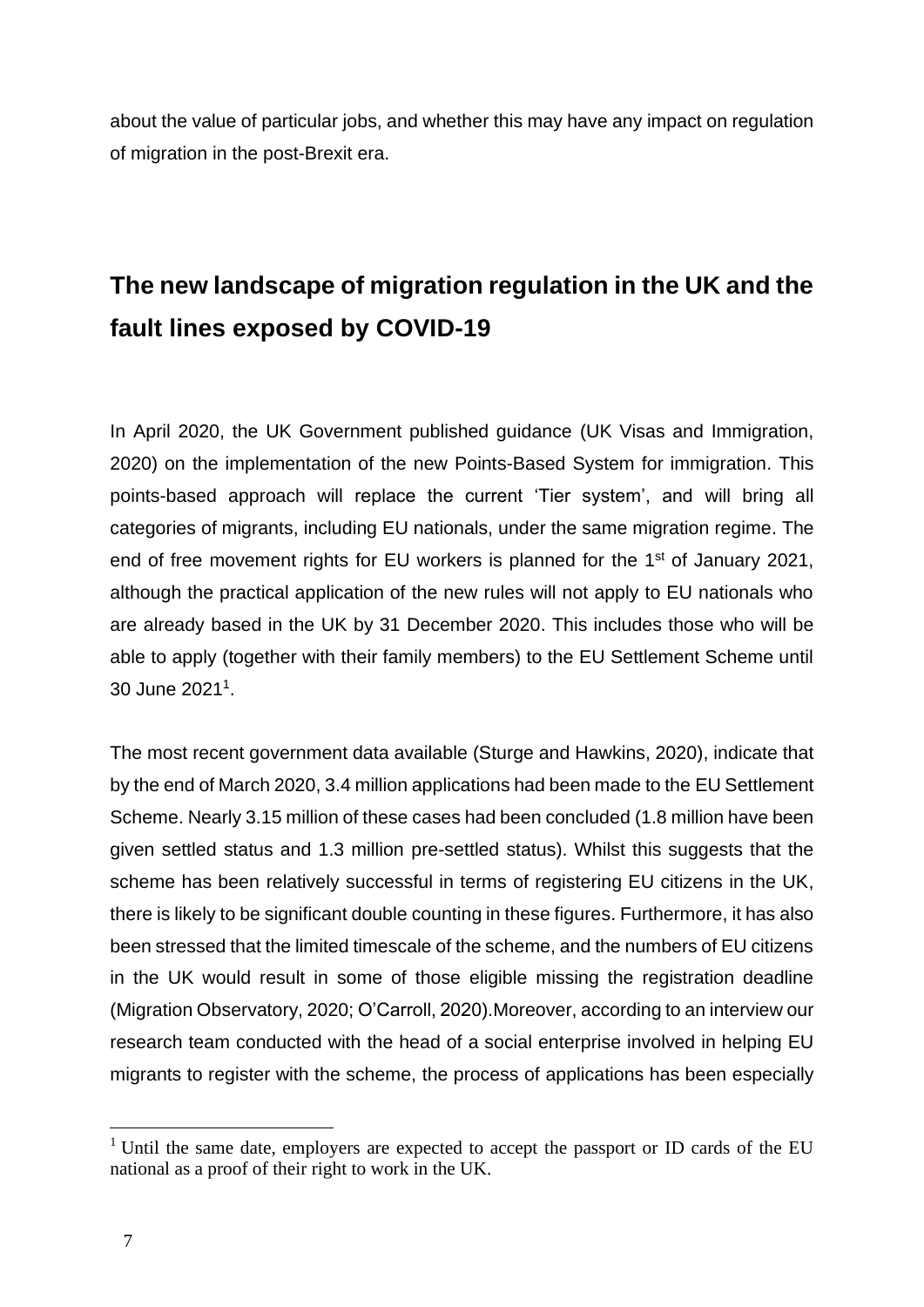difficult for those citizens with rudimentary IT skills and those with low English language proficiency, leading to some potentially serious misunderstandings. For example, some citizens eligible for settled status (given to those who have been in the UK for more than 5 years) have applied for pre-settled status which would put them in a potentially disadvantaged position should they seek to settle longer-term in the UK. Furthermore, much of the local level support that was in place for EU citizens is likely to have come to a halt, or been significantly reduced as a result of social distancing measures (Home Office, 2020)

Prior to the coronavirus pandemic, there was already widespread criticism of the proposed new points-based system. Employer associations and business advocacy organisations argued that the underlying approach of seeking to attract 'the brightest and the best' was outdated and failed to reflect the realities of the UK labour market and employer 'low-road' strategies to competitiveness. A House of Commons review of responses to the proposals for a points-based system (Pepin, Holland and Gower, 2020) revealed particular concerns around the acute labour shortages that would result in some sectors, should the proposals go ahead in their current form. Responses also argue for a lowering of the salary and skills thresholds.

The coronavirus pandemic has further exposed the fault lines in this points-based system. Under the new system, EU and non-EU nationals will be brought under the same regulatory framework for migration. In addition, the new policy requires a sponsor (an employer) for all occupations before moving to the UK, a job offer at the "required skill level" (RQF 3 - A Level and equivalent or above) and a required level of English language. The first two of these compulsory elements are 'worth' 20 points each, while English language proficiency carries 10 points. Applicants will need to collect a minimum of 70 points including other non- compulsory but "tradable" characteristics, which range from: the level of salary (which cannot go below £20,480; whether the job falls under the shortage occupation list (currently this includes 24 occupations in health and education but will be reviewed by the MAC, and there will still be a special scheme for farm workers); and type and level of educational qualifications (with higher level STEM qualification particularly favoured).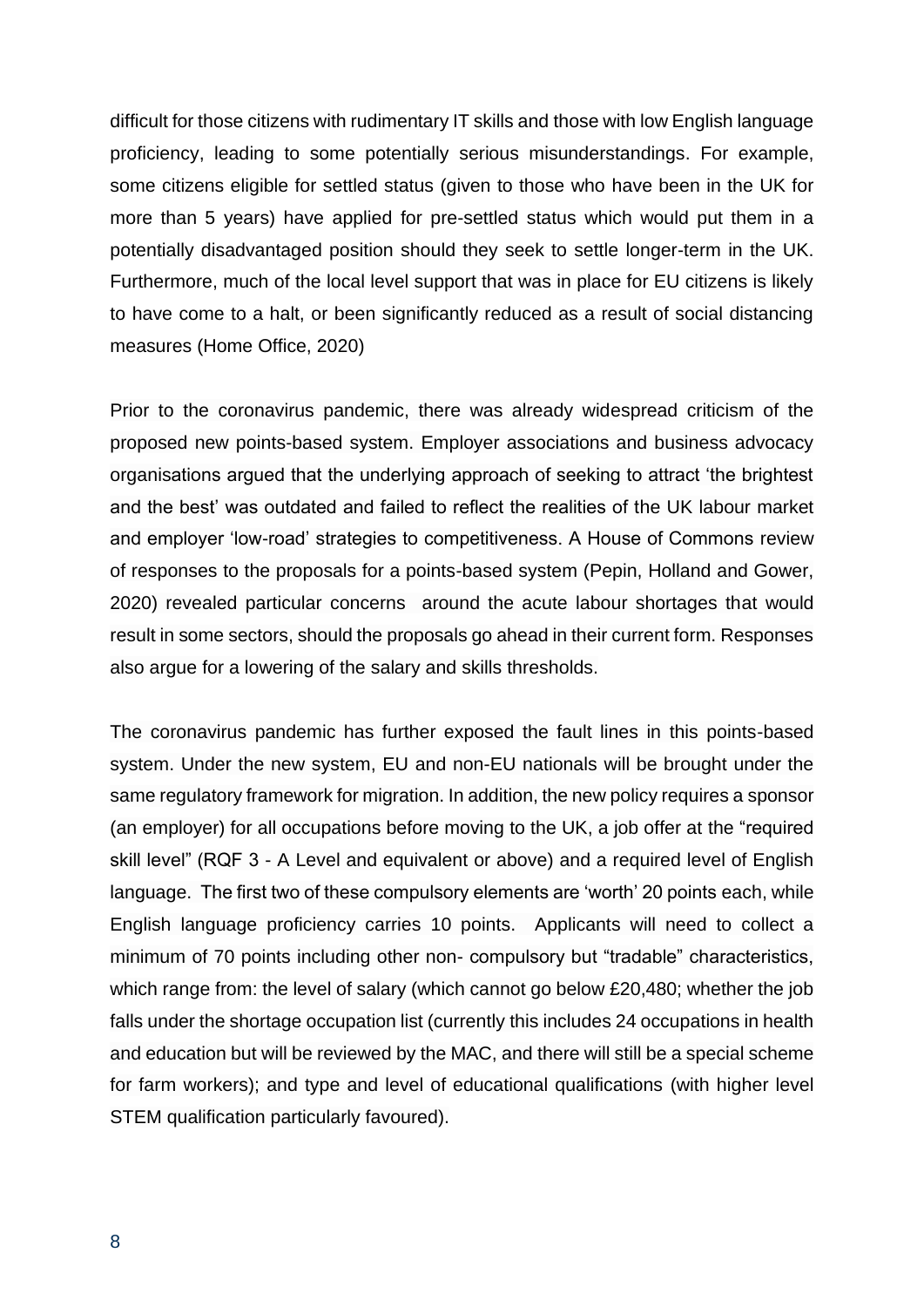*The bottom line* is that the new system regulating migrants' entry in the UK does not include a channel for so called "low skilled" workers, and only allows entry in exceptional circumstances workers classified by the MAC under a shortage occupation list . In other words the current system does not envisage any specific entry route into the country for the likes of whom have been so essential to the front line of the coronavirus pandemic, including delivery drivers, supermarket workers, home-care assistants, hospital porters and cleaners (Child, 2020). Migrant workers are overrepresented in many of these sectors and occupations. The transport sector, for example, employed 10 per cent of workers from new EU member states, compared to 5 per cent of UK workers. Food preparation is the occupation with the third highest proportion of EU workers, at 13 per cent, whilst drivers are the occupation with the fifth highest concentration (Fernandez-Reino and Rienzo, 2019)

The capacity to retain EU workers in these sectors will depend on the effective functioning of the EU settlement scheme and the capacity and willingness of migrant workers to 'regularise' themselves through this scheme. Many EU citizens in the UK have already made alternative choices: to go back home or leave the UK for another EU member state where they can still enjoy free movement. According to the latest quarterly report on migration from the Office for National Statistics (ONS, 2020), whilst overall net migration to the UK increased by 240,000 in the 12 months ending September 2019, EU net migration *fell* by 64,000 (with the number of EU migrants arriving in the year to September 2019 being 196,000 and the number leaving being 133,000). In terms of migration for work specifically the ONS note that "following a peak of 190,000 in the year ending June 2016, the number of EU citizens arriving for work has fallen to 79,000, the lowest level since 2004" (ONS, 2020). Current virusinduced shortages of labour, resulting from workers becoming ill with the virus, and from the increased demand for labour in some sectors are likely to have been exacerbated by EU workers leaving the UK in large numbers since the referendum results. There are also significant numbers returning to EU home countries from the UK or unable to move from their country of origin as lockdown and travel restrictions have been put in place.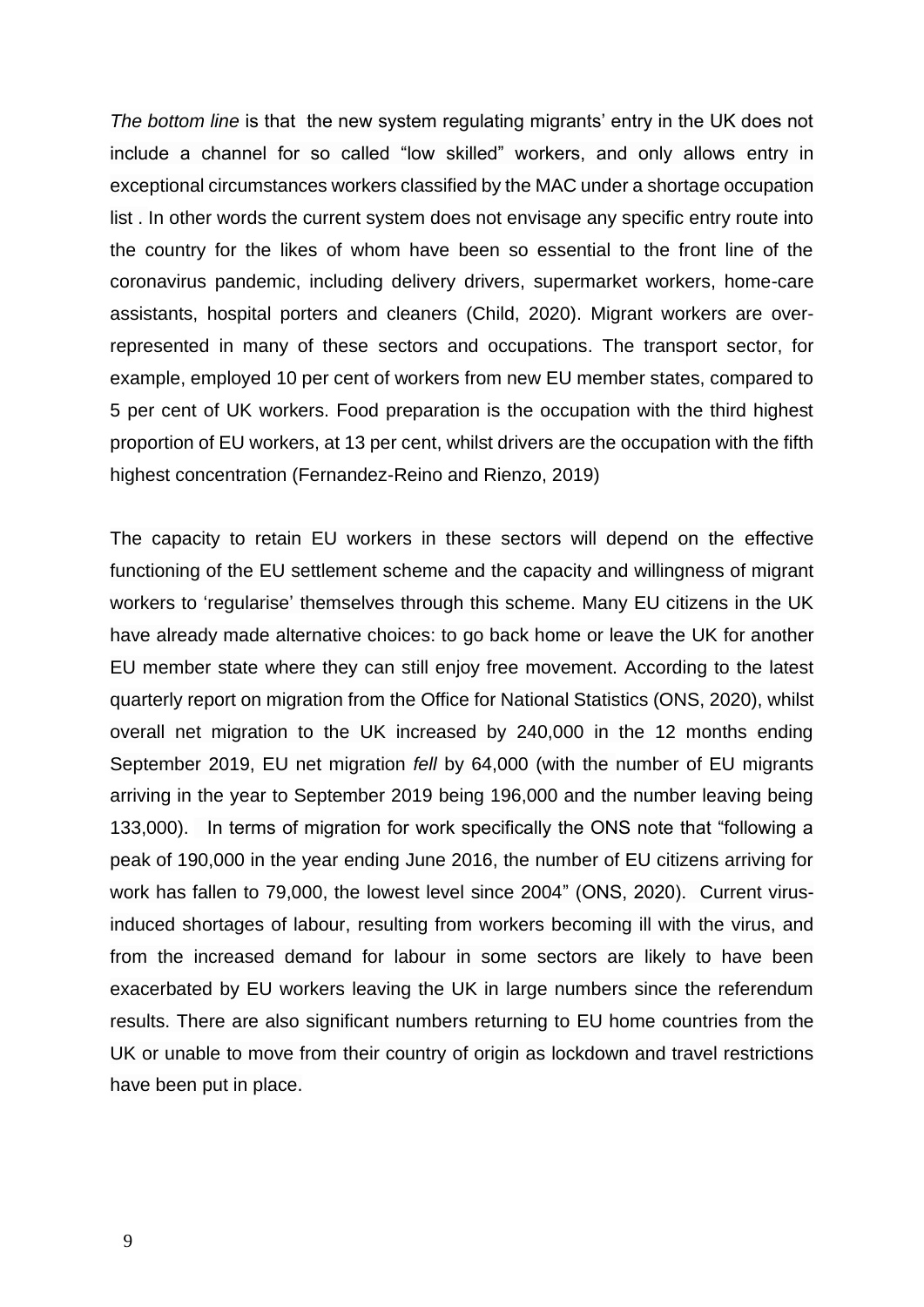## **The vexed questions of salary thresholds and the shortage occupation list**

Defining the salary threshold for the new immigration system has been one of the most controversial aspects during the different rounds of the government's consultation of stakeholders on the post-Brexit immigration rules. It was also highlighted in the two Roundtables on Brexit and Labour Mobility that we conducted at CERIC researchers in 2018 and 2019 with representatives from labour, business and civil society organizations. (see for example, Alberti et al, 2018).

Most of the employer representatives of sectors considered to be low-skilled have been highly critical of the initial recommendation of a proposal of a salary threshold of £30,000 (MAC, 2018), considering it 'unrealistic'. Employers in sectors including hospitality, social care and food manufacturing denounced the proposal pointing to the massive shortages that this threshold would generate for their businesses. Whilst the argument of the MAC was that it was seeking to avoid wage undercutting, employers argued that they were unwilling and unable to pay higher wages. Furthermore, trades unions and charities supporting precariously employed migrants expressed their concerns about the counterproductive nature of such thresholds. The most recent MAC report shows that even the trade union umbrella organization, the TUC, pointed to the contradictory effects of setting such a high salary threshold in a post- free movement scenario. They further expressed a preference for the continuation of free movement, highlighting that such thresholds could make migrant employees more dependent to employers and therefore at greater risk of exploitation (MAC, 2020). The Government response to these critiques was that employers can choose to up-skill existing 'home' workers or invest in new technologies that limit the need for migrant labour.

The latest MAC report proposes a salary threshold of £25,600 and can therefore be considered a compromise by the Home Office, following the criticism of employers and other stakeholders. At the same time, the various elements of 'tradability' in the system, such as higher qualifications traded against a lower salary threshold, indicates *a much*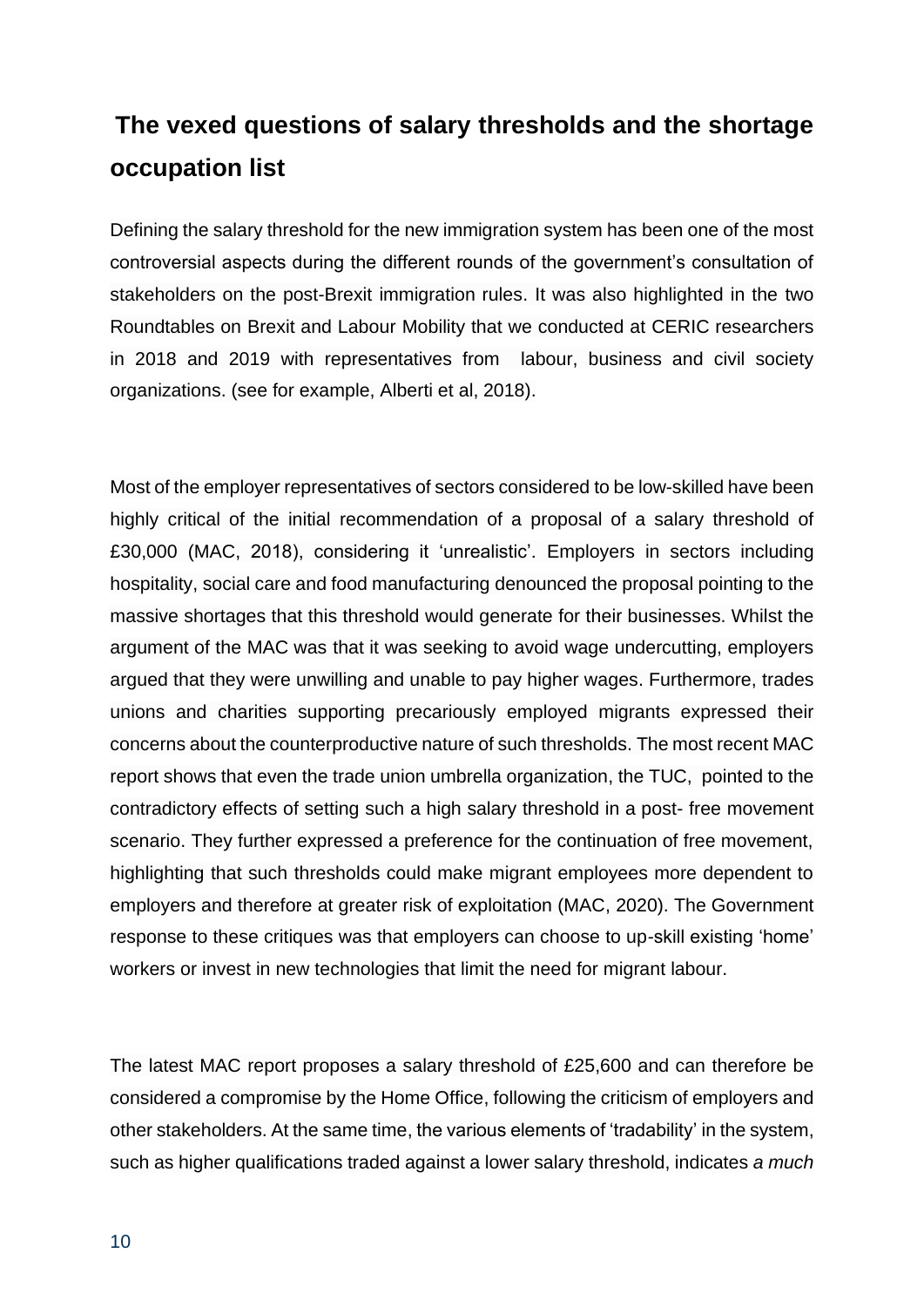*more flexible system and potentially provides a backdoor for employers* who cannot or simply do not intend to stop their reliance on hiring migrant labour on lower wages than those prescribed by the policy. For instance, those earning between £20,480 and £23,039 will, under the latest proposals, get zero points for salary, but will be able to reach 70 points by using other characteristics. Those earning between £23,040 and £25,599 will still obtain 10 points, making the £23,040 the real minimum salary outside of shortage occupation list, and £20,480 the absolute minimum salary.

One strategic response by the government would be to lower the salary threshold if a migrant's job is among the Shortage Occupation List. In this sense the government did not really follow the MAC's (2020) recommendations, arguing at various points the need *not to create exceptions* on the basis of a Shortage Occupation List, precisely to avoid a pressure on wages in those areas considered the most valuable in terms of their social and economic functions. Their final recommendation was indeed that "Occupations on the Shortage Occupation List should not lower salary thresholds on entry", further arguing that "Instead of solving skills shortages by improving the offer to attract workers into the occupation, this would have the opposite effect of perpetuating or even exacerbating the shortages. This would have distortionary impacts across the labour market where some sectors are disincentivised to make pay or conditions more attractive" (MAC, 2020: 149).

Some have argued that in a number of respects the proposed new system is more 'liberal' than the previous Tier system, as rules will be in fact partly "relaxed" for migration from outside the EU (Portes, 2020). Indeed the new Points-Based system combines some elements of de-regulation (lowering the skills threshold down from RQF6 to RQF3; eliminating the cap on the number of people who can come on the skilled worker route; and removing the resident labour market test). However, as Portes notes, these are accompanied by a much tougher migration regime for all migrant categories, with the requirement of a sponsored job offer for all 'tiers' and the need to show specific skills routinely assessed by the MAC. In addition, of course, there is the new restriction imposed now on a much larger group of migrant workers including those from within the EU who are losing their free movement rights.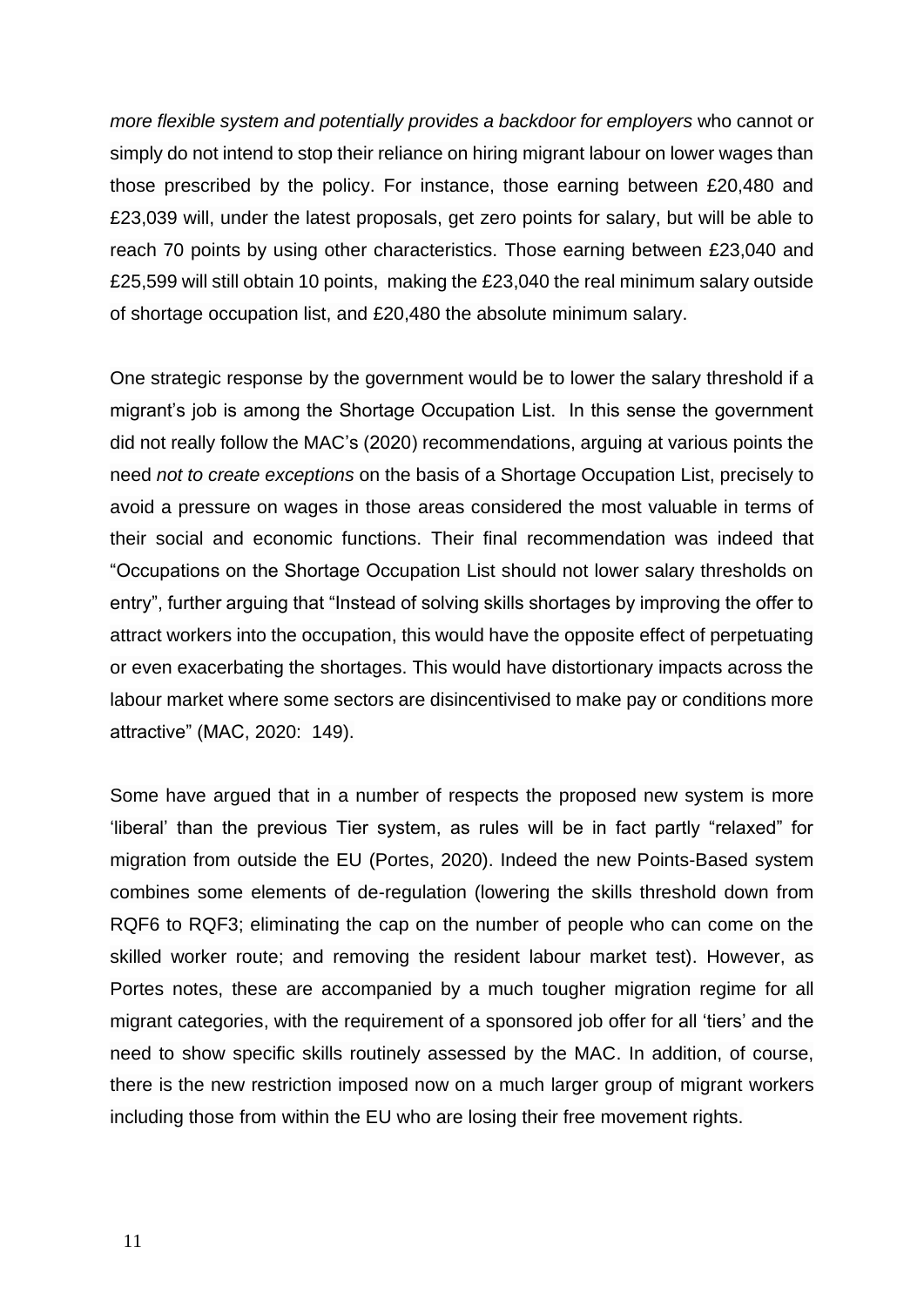In light of the COVID-19 crisis and given the areas of work where migrant workers are concentrated, a critical area of policy intervention will be the definition of the Shortage Occupation list. It is not clear yet what jobs will be included in this list, with latest government advice indicating that the list will be expanded, and that this will be based on already published advice from the MAC (UK Visas and Immigration, 2020). The MAC has already warned that it is inadvisable to carry out the review of the Shortage Occupation list yet, because the effects of the end of free movement still need tile to be visible 'once free movement has ended' (MAC 2020: 267). In the interim, the government concludes that "allocating extra points for occupations that the MAC determines to be in shortage in the UK will provide immediate temporary relief for shortage areas, making it easier to recruit migrants. However, we expect employers to take other measures to address shortages and the MAC will look at this when they review whether an occupation is still in shortage". (Home Office and UK Visas and Immigration, 2020: point 8).

#### **Shifting perceptions of jobs with high public value?**

Returning now to the question of the exceptions to the salary threshold, in the light of the COVID-19 crisis, will the government alter their views about jobs that are to be considered of high public value? The government has already stated (prior to the pandemic) that certain occupations will be exempt from the new migration salary threshold and will be rather based on *published pay scales*, noting: "We will set the requirements for new entrants 30% lower than the rate for experienced workers in any occupation and only use the base salary (and not the allowances or pension contributions) to determine whether the salary threshold is met" (Home Office and UK Visas and Immigration, 2020: point 4). Among the sectors that will follow these pay scales are the NHS and schools, currently in the front line in the fight against the virus and/or supporting key workers during the pandemic. However, social care and domiciliary care, food processing, delivery and cleaning, also of vital importance under the virus-imposed lockdown, are currently left out and remain among those who are set to be affected hugely, even with the lower salary threshold, as they have historically relied on low-paid labour from within and outside Europe.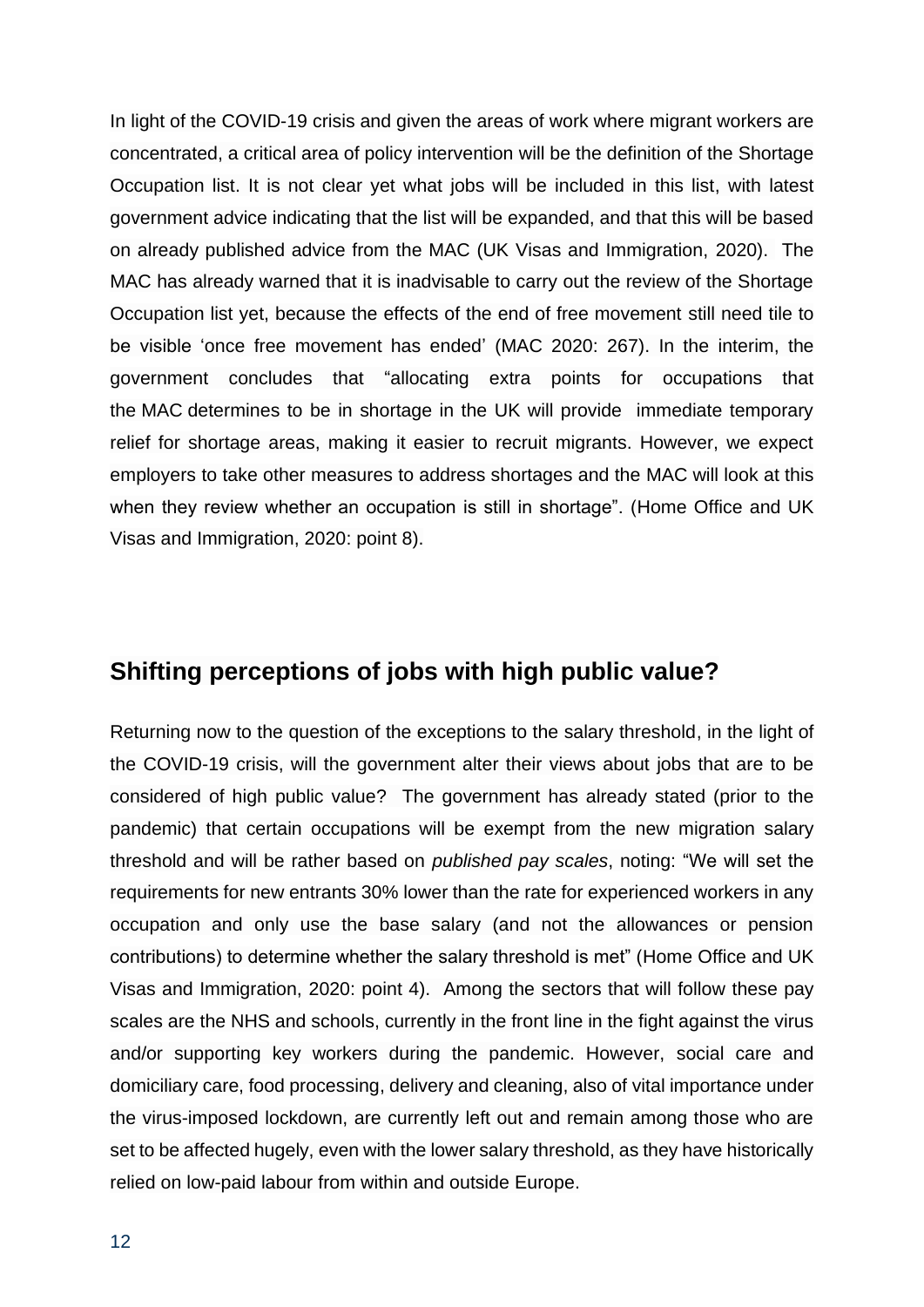The UK Government's own economic appraisal of its proposals for a skills-based immigration system (Home Office, 2018) is a good starting point to identify perceptions and government definition of what is considered an essential sector. Even though the report was published under the previous (Theresa May) government, it is this analysis which has been mostly incorporated in the 2020 MAC report and has been used as the evidence base for the current Points-Based System.

The policy paper develops a classification of all jobs according to the skill level, the potential scope of adjustment of the occupation to labour market change, and whether the occupation is of high wage or high public value. Particularly important to the new immigration regime are those skilled occupations "which-have high economic or public value, have been heavily reliant on long-term EEA migrant labour and may find adjustment to labour market changes difficult. Examples include teaching professionals and nurses and midwives." (Home Office, 2018: 139) Agricultural occupations are included in the 'difficult to adjust' category but are not among those that are seen to provide a high contribution to public services. Indeed this 2018 Home Office classification appears to be at odds with those groups that are understood as "essential sectors or key workers" during the current coronavirus pandemic.

Another group defined in the policy paper are "lower-skilled occupations facing labour market adjustment difficulties and of high relative value" (Home Office, 2018: 142). The policy paper notes that 55 per cent of EEA migrants work in occupations at a skill level below RQF3, and thus would not be eligible for the skilled workers' route. Figure 12 from the report, reproduced below as Figure 1, identifies many of so-called 'low skill' occupations where employers in the UK are heavily reliant on this labour, and/or where the occupation is seen to be of high public value. Carers (including childcare); construction and building trade supervisors, and skilled metal trade supervisors are recognised as having high public value. Road transport drivers are positioned as an occupation facing difficulties of adjustments and where employers are heavily reliant on labour from the EEA, rather than being seen as having high public value. 'Other drivers and transport operatives' are however, seen as having high public value. Process plants occupations (including food processing and packaging) are not included in the high public value, rather they are simply recognised as being sectors where there is a heavy reliance on migrant labour. Similarly, food preparation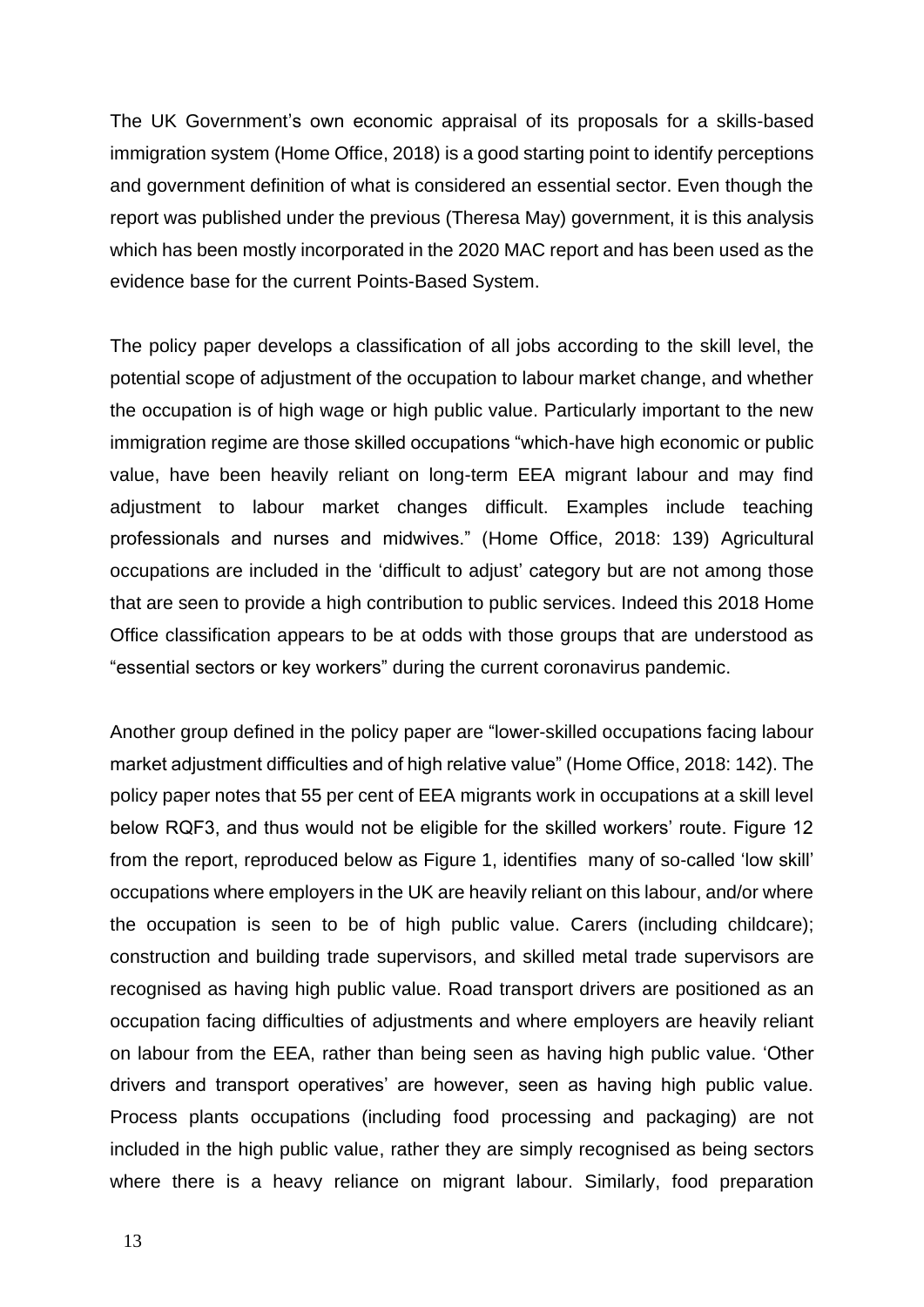occupations are considered as ones that will find it difficult to adjust to sudden changes in labour market conditions, and where there is a reliance of employers on migrant labour but are not seen as having a high public value.



#### **Figure 1: Low Skill Occupations and their perceived public value in the Home Office Policy Paper on a Future Skills Based Immigration System, 2018**

Low enskilled occupations illustrated rark mgmy for the relevant oritegal

While some perceptions about the public or social values of these occupations might have already been shifted in light of the coronavirus crisis, the fundamental separation in the proposed points-based system between highly or medium skilled on the one hand, and the lower skilled on the other is stark. This distinction reflects the persistent assumption by the Government of the greater economic and fiscal impact of higher skilled workers to the national economy and the continued need to "attract the brightest and the best".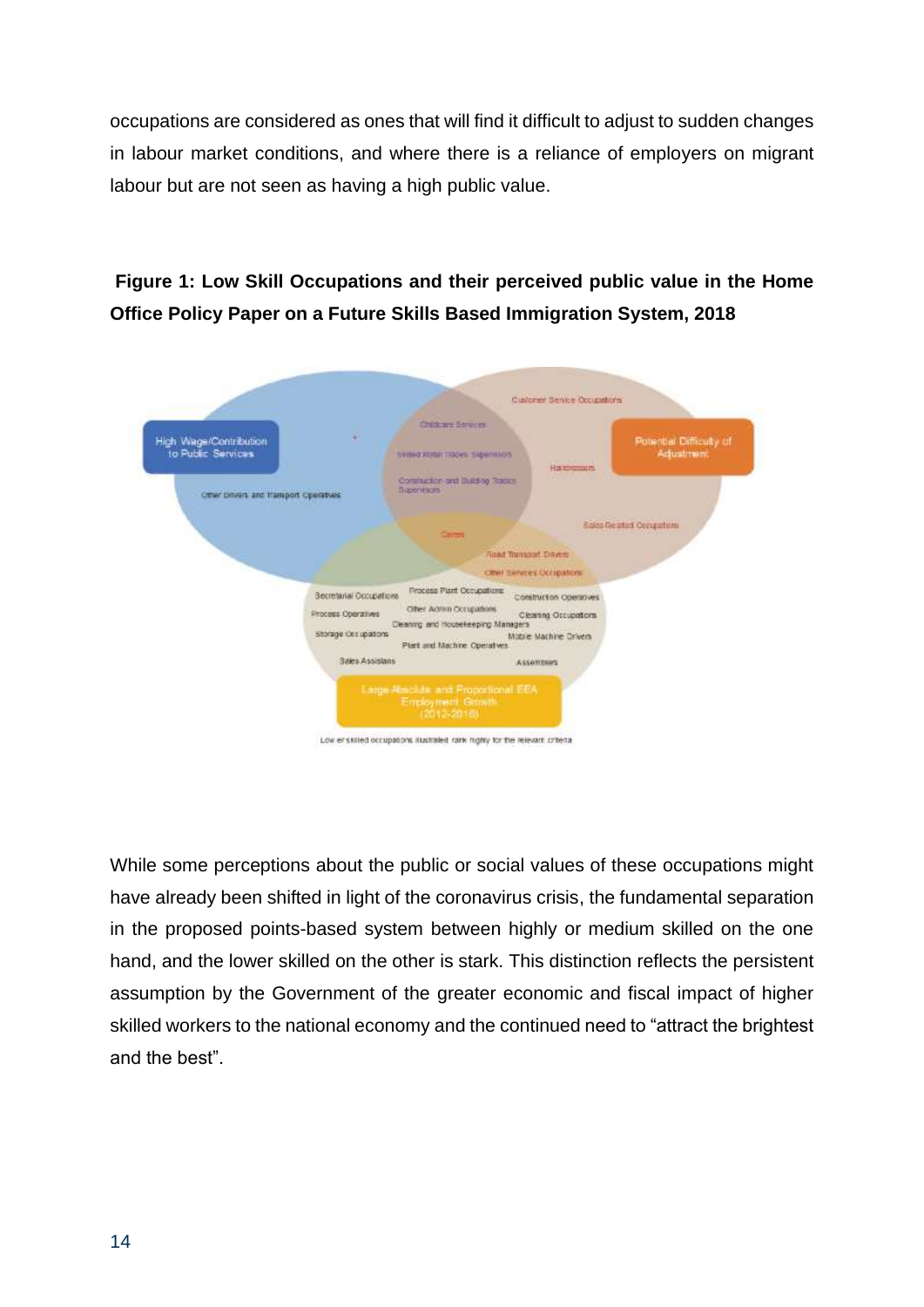## **Transnational labour mobility on the front line of the COVID-19 pandemic**

Evidence suggests that the sectors that have been mostly affected by a 'Brexodus' are also those that are most acutely in need of labour during the current coronavirus pandemic. Here, we focus briefly on two sectors, health, and agriculture.

#### *Health workers*

As the powerful, moving and arresting images of nurses, doctors and other healthcare workers in the media have shown over recent weeks, a significant proportion of the NHS and private care workforce are migrant workers. This is borne out by official statistics. In 2018, 12 per cent of the 1.8 million strong healthcare workforce in the UK were non-UK nationals (ONS, 2019), whilst according to data from Skills for Care (2020) one in six of the 840,000 care workers in England were non-UK nationals. The pressing need of the NHS for healthcare workers during the pandemic has certainly not been helped by the large outflow of migrant workers since the EU referendum. Data collected by the Royal College of Nursing indicates a steep fall in the workforce from the EU, with a total of 3,962 Nursing and [Midwifery](https://www.theguardian.com/society/midwifery) Council registered staff from EEA countries leaving the Council between 2017 and 2018 [\(Campbell, 2018\)](https://www.theguardian.com/society/2018/apr/25/brexit-blamed-record-number-eu-nurses-give-up-britain). According to more recent data (but not focusing on migration specifically), the number of nurses and health workers leaving the NHS increased by 25 per cent from 2012 to 2018, from 27,300 to 34,100 (Nuffield Trust, 2019). The same report reports a drop in EEA doctors. Whilst there has been a surge in non-EEA migrants working in the UK, there were many unfilled healthcare vacancies before the pandemic, with levels unsuitable for the current demand. In December 2019, for example there were 25,573 FTE vacancies in the NHS alone (NHS Digital, 2020). There have already been calls for a rethink of the proposed migration system to ensure that care workers are not classified as low skilled (Sylvester, 2020). According to one report, Liz Kendall, the new shadow social care minister, has already written to the Health Secretary, requesting a fast-track visa regime to be created for care workers, noting: 'The whole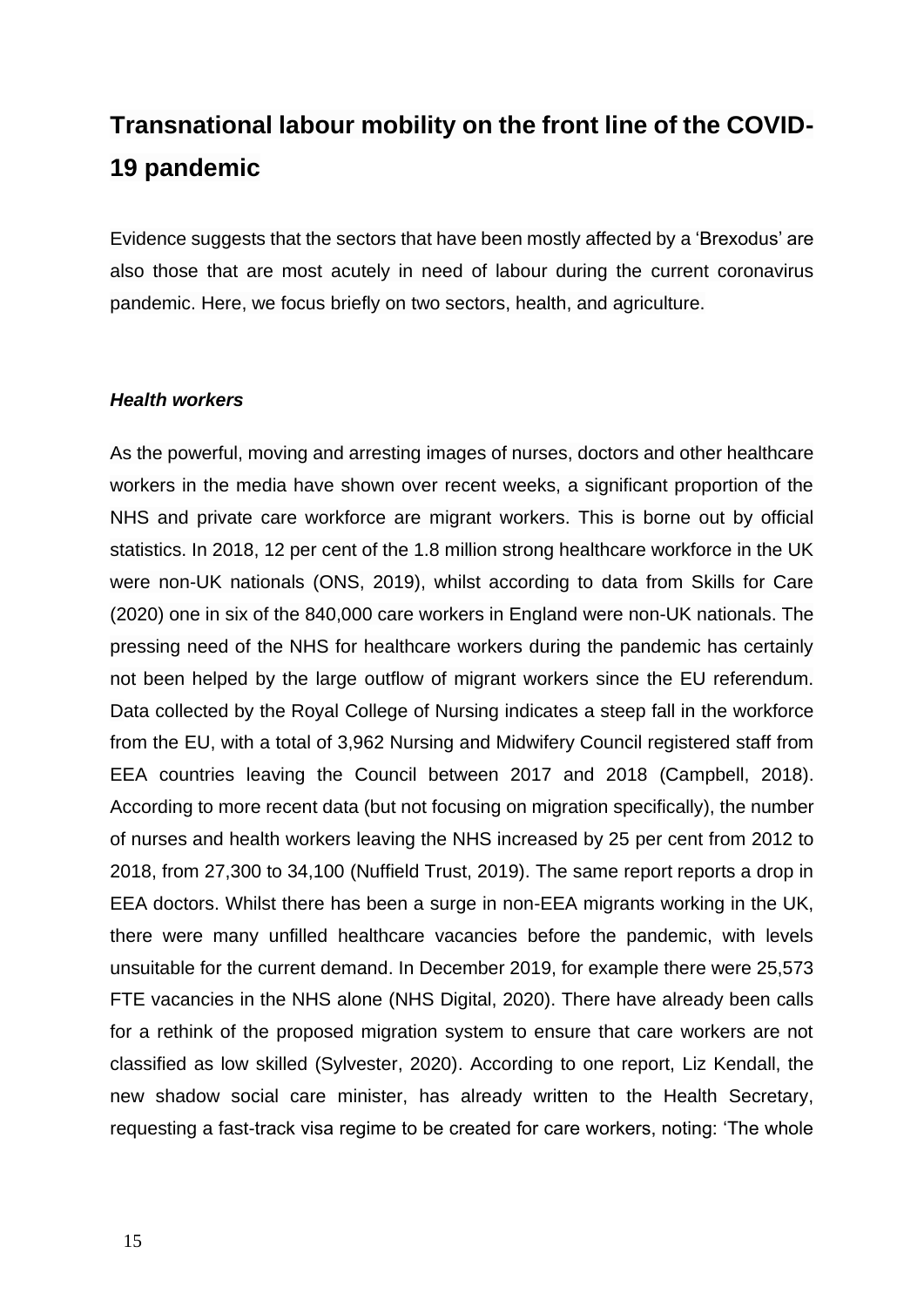world has changed as a result of the coronavirus crisis…It beggars belief that this policy will not change as well." (Sylvester, 2020).

#### *Agriculture*

The maintenance of food supplies has featured prominently in the COVID-19 pandemic in the UK, with shortages of key products, slow responding supply chains, and urgent requests for labour all being highlighted. With the social isolation of vulnerable categories of citizens, and with barriers to charities and food banks to operate normally, exceptional measures may still need to be taken to allow for the necessary mobility to maintain food supply chains.

Agricultural workers in particular, whilst often paid low wages and engaged in highly precarious and demanding seasonal work, are categorised by the MAC report (2018) as high and medium skilled. Indeed, the coronavirus pandemic has revealed just how difficult it is to recruit labour to this sector, now that UK borders are (partly) closed and airlines have shut down large parts of their daily operations. There have also been challenges in "converting" British volunteers into efficient pickers of fruit and vegetables. Those that have signed up to the Feed the Nation/Pick for Britain initiative include many students, laid off and furloughed workers, most of whom had little or no previous experience in the agricultural sector. According to one report, whilst 32,000 signed up for the Pick for Britain initiative, only 13,000 (32 per cent) have so far turned up for online interviews (The Economist, 2020). Whilst the recruitment of EU migrants from such countries as Romania appears to be extremely complicated during the health crisis – these workers have to go through health checks and need to be placed in the temporary quarantine - there are indications amongst some in the agriculture industry that they are still preferred to British workers.

The sector is therefore facing a double crisis of drying supply because of Brexit, and new physical border impediments to seasonal migration. According to one recent report there is currently a shortage of 80,000 workers in the agricultural sector for fruits and vegetable picking, despite 10,000 people signing up to work at more than 500 farms across the country as part of the new ['Feed the Nation'](https://www.concordiavolunteers.org.uk/feed-the-nation) campaign (Farming UK, 2020). Some specialist labour providers such as Concordia, plan to charter planes to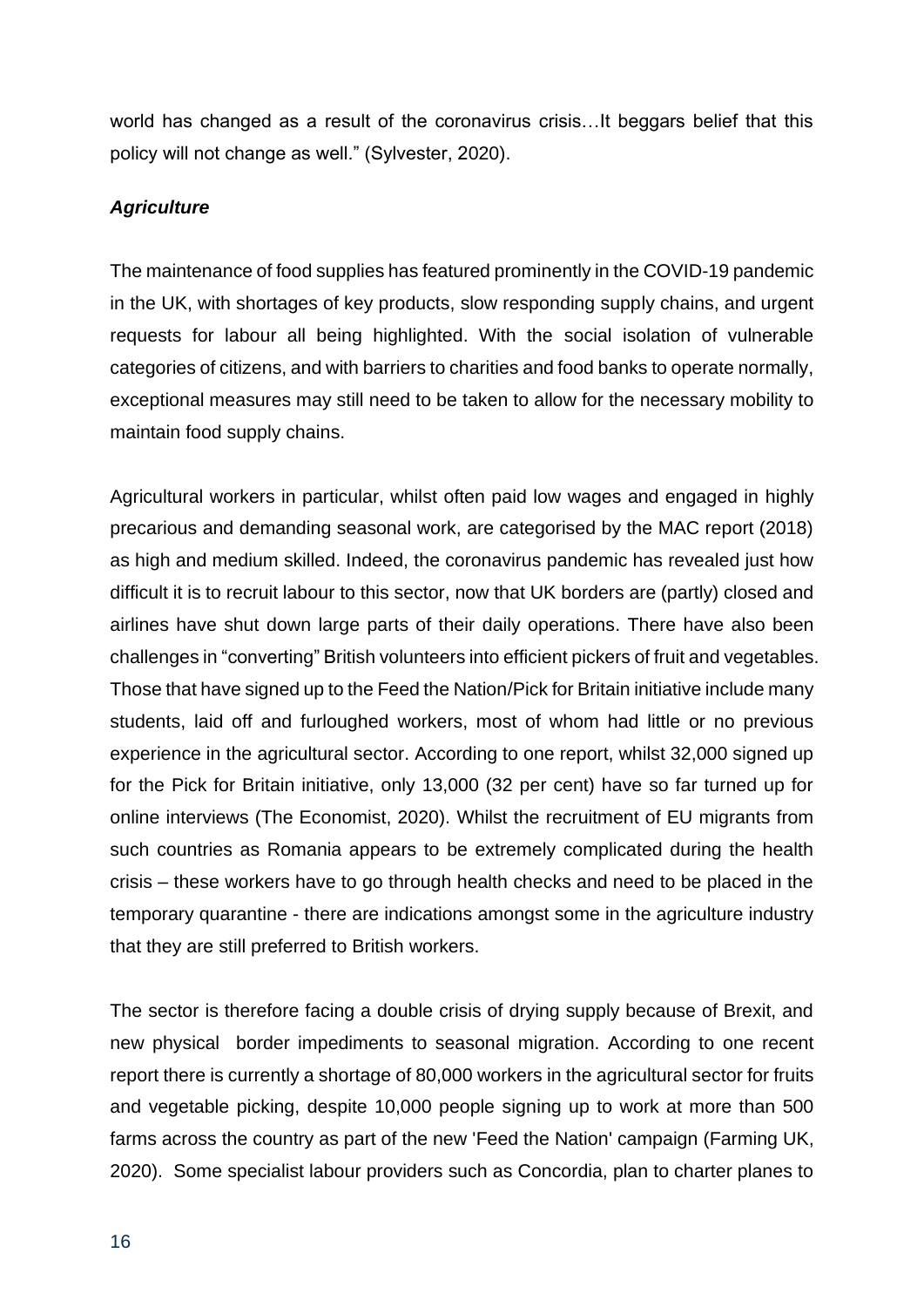bring workers in, highlighting the continued – if not greater - importance of *labour brokers and intermediaries*, in transnational labour mobility despite the end of free movement.

### **Conclusions**

The COVID-19 crisis has brought into even sharper relief the "crisis of labour mobility" that the UK Exit from the EU had already triggered, together with the growing importance of the role and intervention of the state both in the economy and in the management of international mobility. More specifically, it has raised questions over whether the UK government should seek to extend for one more year the Brexit transition period in order to avoid inflicting a double pain for UK economy from the coronavirus crisis and Brexit.

The sudden suspension of free movement within the EU and across the world has been the only possible response to the crisis, with borders being shut to save lives. At the same time, the continued mobility of workers is critical in the very sectors that sustain the response to the crisis, such as health care, agriculture, food processing and food retail, transportation and delivery.

Looking at the proposed re-regulation of labour mobility post-Brexit for employers and workers, and our ongoing work in CERIC to understand the responses of stakeholders, the current crisis has brought to the fore the relevance of many of these same sectors in terms of their relative 'vulnerability' in the Brexit context. Health and nursing, social care and elderly care, food delivery, food manufacturing, and agriculture are all sectors highlighted by unions, employers and other stakeholders as critical, and ones which will face significant challenges under the proposed new points-based system of immigration. Many of these sectors have been identified as having high economic or social value by the government in their economic analysis and shaping of the new migration system post-Brexit. Their value has become even more evident during the current health and socio-economic crisis under the effects of the lockdown. Significant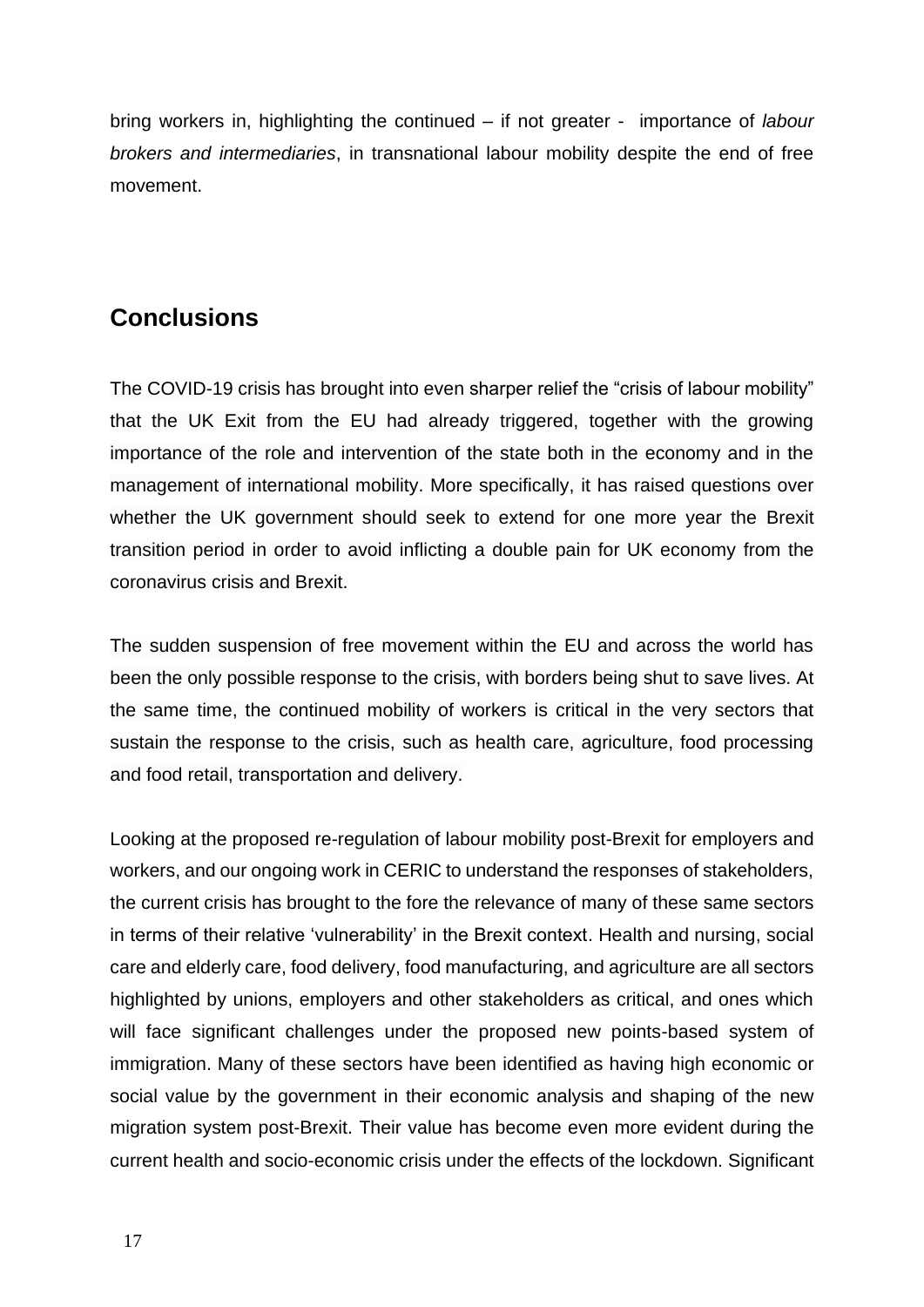numbers of key workers employed in these sectors would not be eligible to come to the UK if the proposed earnings thresholds and shortage occupation lists are in place.

Will the COVID-19 crisis lead to a re-think by policy makers in their approach to post-Brexit migration regulation? Will perceptions of the value of particular occupations move beyond narrow economic modelling and salary threshold criteria? Does the current crisis offer a new terrain for migrant workers themselves to show their 'value', not only to the economy but for society at large and to bargain for better conditions beyond statutory and employer-controlled salary thresholds?

It seems to us that even in the field of migrant labour the pandemic opens up opposite scenarios, between utilitarian and draconian approaches focused on state selfsufficiency and enclosures on the hand, and the recognition of the inevitable interconnectedness of our lives, mobilities, care and survival in a world that cannot travel back from globalisation.

### **Further Information**

This report is based on an ongoing wider programme of research undertaken within CERIC on migration. If you would like to comment on the issues covered in this report, or be involved in future events around migration, please contact:

Dr Gabriella Alberti

Email: [g.alberti@leeds.ac.uk](mailto:g.alberti@leeds.ac.uk)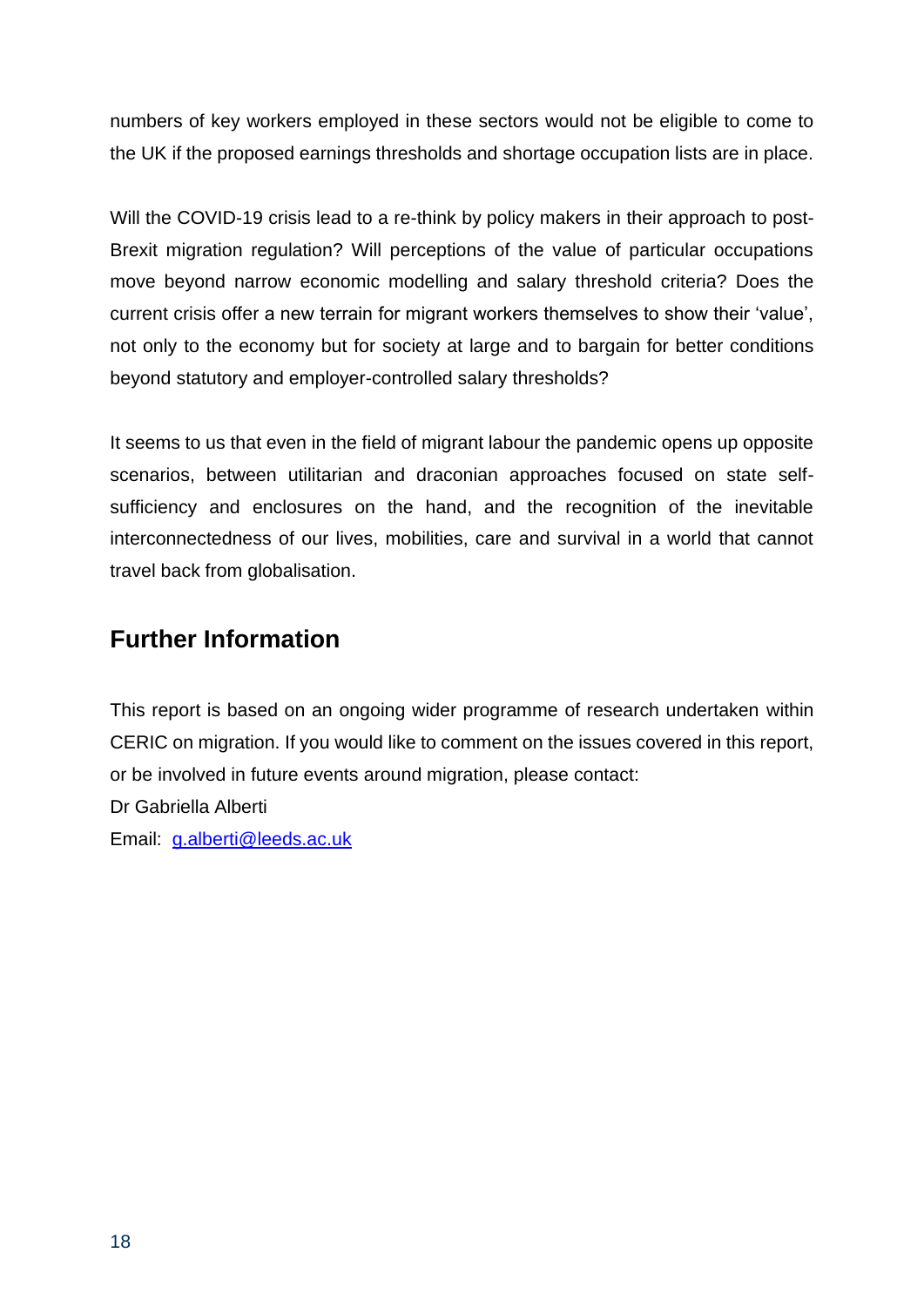### **References**

Alberti, G., Bessa, I., Ciupijus, Z. Cutter, J. and Forde, C. (2018) Brexit, EU Labour Migration and Worker Rights: The Story So Far, CERIC Blog, June 2018, available at: <https://cericleeds.wordpress.com/2018/06/>

Cabinet Office and Department for Education (2020) guidance for Schools, Childcare Providers, Colleges and Local Authorities in England on Maintaining Educational Provision, Guidance Document, 19<sup>th</sup> March 2020, available at: [https://www.gov.uk/government/publications/coronavirus-covid-19-maintaining](https://www.gov.uk/government/publications/coronavirus-covid-19-maintaining-educational-provision/guidance-for-schools-colleges-and-local-authorities-on-maintaining-educational-provision)[educational-provision/guidance-for-schools-colleges-and-local-authorities-on](https://www.gov.uk/government/publications/coronavirus-covid-19-maintaining-educational-provision/guidance-for-schools-colleges-and-local-authorities-on-maintaining-educational-provision)[maintaining-educational-provision](https://www.gov.uk/government/publications/coronavirus-covid-19-maintaining-educational-provision/guidance-for-schools-colleges-and-local-authorities-on-maintaining-educational-provision)

Campbell, D. (2018) 'Brexit Blamed as Record Number of EU Nurses Give Up on Britain', The Guardian, 25<sup>th</sup> April 2018, available at: [https://www.theguardian.com/society/2018/apr/25/brexit-blamed-record-number-eu](https://www.theguardian.com/society/2018/apr/25/brexit-blamed-record-number-eu-nurses-give-up-britain)[nurses-give-up-britain](https://www.theguardian.com/society/2018/apr/25/brexit-blamed-record-number-eu-nurses-give-up-britain)

Child, D. (2020) 'UK Presses Ahead with Points-Based Immigration Plan Amid Pandemic', Al Jazeera News, available at: [https://www.aljazeera.com/news/2020/04/uk-presses-points-based-immigration-plan](https://www.aljazeera.com/news/2020/04/uk-presses-points-based-immigration-plan-pandemic-200409153724281.html)[pandemic-200409153724281.html](https://www.aljazeera.com/news/2020/04/uk-presses-points-based-immigration-plan-pandemic-200409153724281.html)

Economist (2020) 'Your polytunnel needs you', The Economist, 18<sup>th</sup> April 2020.

Farming UK (2020) 'Government urged to Charter Planes to Bring Farm Workers to the UK', Farming UK, available at: [https://www.farminguk.com/news/government](https://www.farminguk.com/news/government-urged-to-charter-planes-to-bring-farm-workers-to-uk_55326.html)[urged-to-charter-planes-to-bring-farm-workers-to-uk\\_55326.html](https://www.farminguk.com/news/government-urged-to-charter-planes-to-bring-farm-workers-to-uk_55326.html)

Fernandez-Reino, M. and Rienzo, C. (2019) Migrants in the UK Labour Market: An Overview, Oxford Migration Observatory Report, available at: [https://migrationobservatory.ox.ac.uk/resources/briefings/migrants-in-the-uk-labour](https://migrationobservatory.ox.ac.uk/resources/briefings/migrants-in-the-uk-labour-market-an-overview/)[market-an-overview/](https://migrationobservatory.ox.ac.uk/resources/briefings/migrants-in-the-uk-labour-market-an-overview/)

Home Office (2018) The Uk's Future Skills-Based Immigration System, CM9722, available at: [https://www.gov.uk/government/publications/the-uks-future-skills-based](https://www.gov.uk/government/publications/the-uks-future-skills-based-immigration-system)[immigration-system](https://www.gov.uk/government/publications/the-uks-future-skills-based-immigration-system)

Home Office (2020) EU Settlement Scheme: Impact of Coronavirus, Home Office Media Centre, available at: [https://homeofficemedia.blog.gov.uk/2020/04/02/eu](https://homeofficemedia.blog.gov.uk/2020/04/02/eu-settlement-scheme-impact-of-coronavirus/)[settlement-scheme-impact-of-coronavirus/](https://homeofficemedia.blog.gov.uk/2020/04/02/eu-settlement-scheme-impact-of-coronavirus/)

Home Office and UK Visas and Immigration (2020) The UK Points Based System of Immigration: A Policy Statement, available at: https://www.gov.uk/government/publications/the-uks-points-based-immigration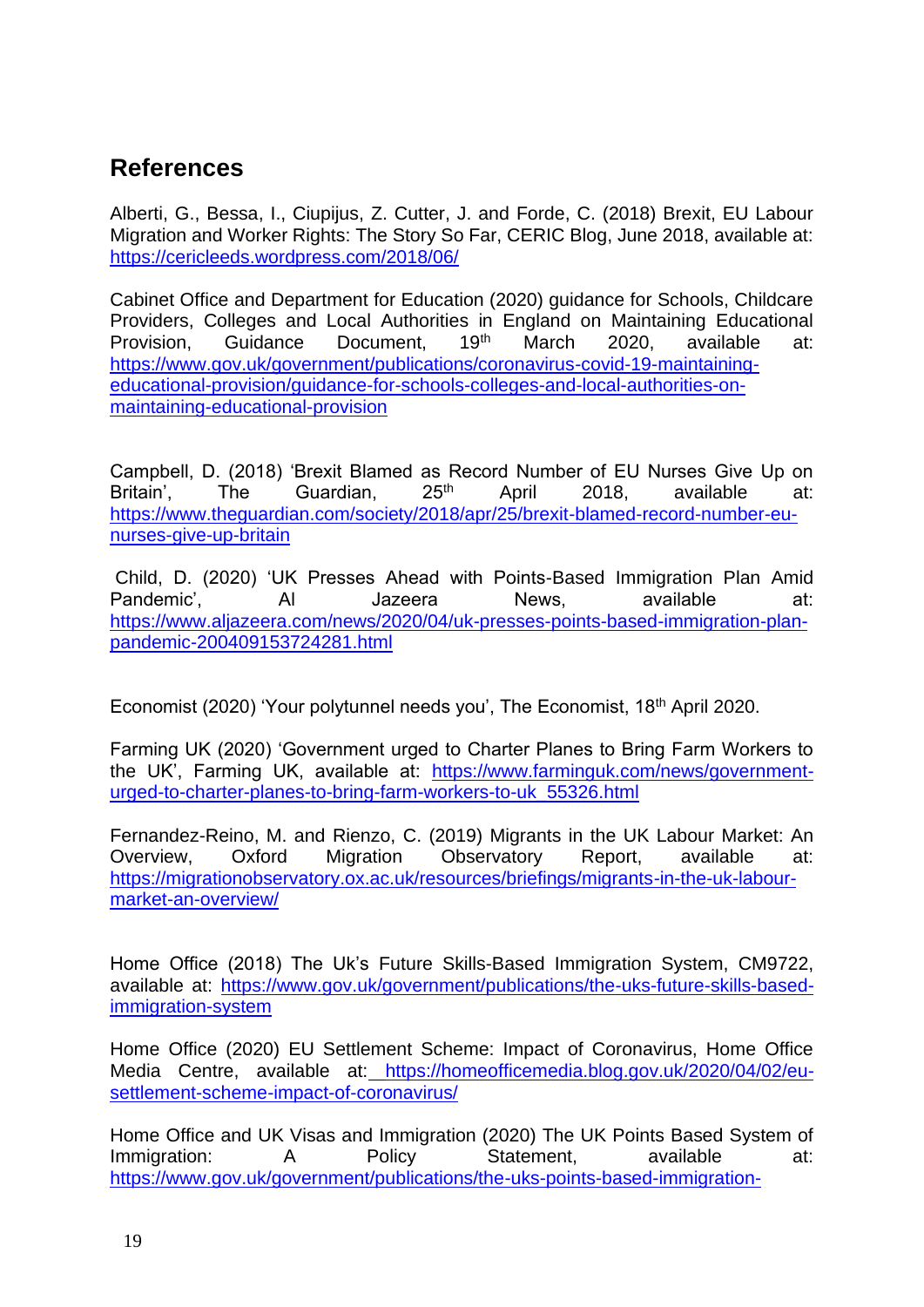system-policy-statement/the-uks-points-based-immigration-system-policystatement#contents

International Labour Organisation (2020) ILO Monitor: COVID-19 and the World of Work, 2<sup>nd</sup> Edition, 7<sup>th</sup> April 2020, available at: [https://www.ilo.org/wcmsp5/groups/public/@dgreports/@dcomm/documents/briefingn](https://www.ilo.org/wcmsp5/groups/public/@dgreports/@dcomm/documents/briefingnote/wcms_740877.pdf) [ote/wcms\\_740877.pdf](https://www.ilo.org/wcmsp5/groups/public/@dgreports/@dcomm/documents/briefingnote/wcms_740877.pdf)

Islam, F. (2020) 'IMF Head Warns on Brexit Trade Deal Failure', BBC News Online, available at:<https://www.bbc.co.uk/news/business-52304821>

Migration Advisory Committee (2018) EEA Migration in the UK, Final Report, available at:

[https://assets.publishing.service.gov.uk/government/uploads/system/uploads/attachm](https://assets.publishing.service.gov.uk/government/uploads/system/uploads/attachment_data/file/741926/Final_EEA_report.PDF) [ent\\_data/file/741926/Final\\_EEA\\_report.PDF](https://assets.publishing.service.gov.uk/government/uploads/system/uploads/attachment_data/file/741926/Final_EEA_report.PDF)

Migration Advisory Committee (2020) A Points-Based System and Salary Thresholds for Immigration, MAC Report, available at: [https://assets.publishing.service.gov.uk/government/uploads/system/uploads/attachm](https://assets.publishing.service.gov.uk/government/uploads/system/uploads/attachment_data/file/873155/PBS_and_Salary_Thresholds_Report_MAC_word_FINAL.pdf) [ent\\_data/file/873155/PBS\\_and\\_Salary\\_Thresholds\\_Report\\_MAC\\_word\\_FINAL.pdf](https://assets.publishing.service.gov.uk/government/uploads/system/uploads/attachment_data/file/873155/PBS_and_Salary_Thresholds_Report_MAC_word_FINAL.pdf)

Migration Observatory (2020) Not Settled Yet? Understanding the EU Settlement Scheme Using the Available Data, Migration Observatory Report, available at: [https://migrationobservatory.ox.ac.uk/resources/reports/not-settled-yet](https://migrationobservatory.ox.ac.uk/resources/reports/not-settled-yet-understanding-the-eu-settlement-scheme-using-the-available-data/)[understanding-the-eu-settlement-scheme-using-the-available-data/](https://migrationobservatory.ox.ac.uk/resources/reports/not-settled-yet-understanding-the-eu-settlement-scheme-using-the-available-data/)

NHS Digital (2020) NHS Vacancy Statistics England, February 2015-December 2019, available at: [https://digital.nhs.uk/data-and-information/publications/statistical/nhs](https://digital.nhs.uk/data-and-information/publications/statistical/nhs-vacancies-survey/february-2015---december-2019-experimental-statistics)[vacancies-survey/february-2015---december-2019-experimental-statistics](https://digital.nhs.uk/data-and-information/publications/statistical/nhs-vacancies-survey/february-2015---december-2019-experimental-statistics)

Nuffield Trust (2019) The NHS Workforce in Numbers, available at: [https://www.nuffieldtrust.org.uk/resource/the-nhs-workforce-in-numbers#6-how-did](https://www.nuffieldtrust.org.uk/resource/the-nhs-workforce-in-numbers#6-how-did-we-get-to-this-situation)[we-get-to-this-situation](https://www.nuffieldtrust.org.uk/resource/the-nhs-workforce-in-numbers#6-how-did-we-get-to-this-situation)

Nursing Times (2019) 'Warning that Record Rise in Nursing Workforce is a Drop in the Ocean', available at: [https://www.nursingtimes.net/news/workforce/warning-that](https://www.nursingtimes.net/news/workforce/warning-that-record-rise-in-nursing-workforce-is-drop-in-ocean-08-05-2019/)[record-rise-in-nursing-workforce-is-drop-in-ocean-08-05-2019/](https://www.nursingtimes.net/news/workforce/warning-that-record-rise-in-nursing-workforce-is-drop-in-ocean-08-05-2019/)

O'Carroll, L. (2020) 'Scheme for EU Citizens to Stay in the UK draws 3.4 million applications', The Guardian, 16<sup>th</sup> April 2020, available at: [https://www.theguardian.com/politics/2020/apr/16/apply-to-stay-in-uk-under-eu](https://www.theguardian.com/politics/2020/apr/16/apply-to-stay-in-uk-under-eu-settled-status-scheme)[settled-status-scheme](https://www.theguardian.com/politics/2020/apr/16/apply-to-stay-in-uk-under-eu-settled-status-scheme)

Office for National Statistics (2019) International Migration and the Healthcare Workforce, August 2019, available at: